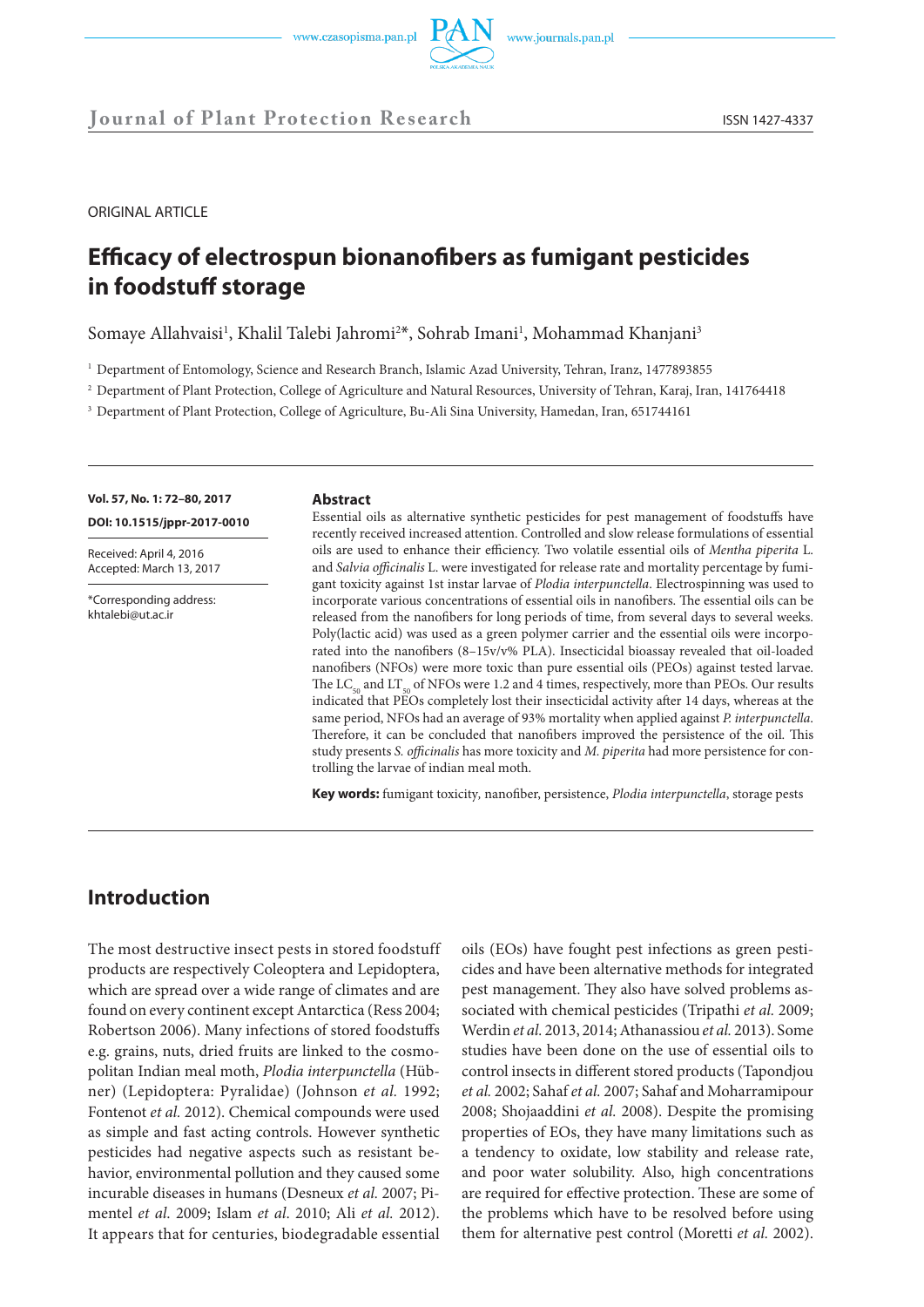PAN

Moreover, high molecular weights, low vapor pressure for diffusion and penetration into commodities, high volatility, and high boiling points limit the application of essential oils in large-scale fumigation (Korunic *et al.* 1998; Rajendran and Sriranjini 2008).

An approach which might reduce many of the problems introduced above is based on the release of the essential oils (EOs) from particular carriers which (a) protect the essential oils from evaporating, (b) control their continuous release for some weeks and, finally (c) cause a homogenous distribution of the essential oils across the stored products. Essential oils are delivered via carrier-solutions, polymer derivatives, or encapsulated in solid particles (Hammer *et al.* 1999; Dorman and Deans 2000; Ojagh *et al.* 2010; Zodrow *et al.* 2012; Kavanaugh and Ribbeck 2012; Badawy and Rabea 2013). Therefore, electrospun nanofibers are prospective carriers suitable for local administration of EOs in a controlled manner. Electrospinning has been utilized to produce non-woven mats from over 100 different synthetic and natural polymer solutions (Teo and Ramakrishna 2006; Rutledge and Fridrikh 2007; Schiffman and Schauer 2007, 2008; Frey 2008; Liu et al. 2010; Pakravan *et al*. 2011). Polyamide 6, spun from formic acid and cellulose acetate, spun from acetone as a solvent, were chosen as carriers of pheromone to release the pheromone from nanofibers (Hellmann et al. 2009). Angeles *et al.* (2008) showed a successful electrospinning of oil-in-water emulsion, which featured an aqueous solution of poly(ethylene oxide) (PEO) as the continuous phase and mineral oil (a non-volatile oil) as the drop phase. Some researchers successfully incorporated and delivered essential oils from nanofiber mats (Rieger *et al.* 2014; Mori *et al.* 2015). Electrospun nanofibers are extremely interesting materials for separation sciences, including sorbents for solid-phase extraction (SPE) (Augusto *et al.* 2013). Nanofibers (NFs) sorbents possess high surface areas and adsorptive capacity. One use of NFs as SPE materials is the isolating a pesticide from aqueous solution (Augusto *et al.* 2013). Ruggieri et al. (2015) proved that electrospun nanofibers are the best adsorbers because of their large surface areas and tunable compositional properties. Furthermore, in recent studies, molecular imprinted polymer (MIP) nanofibers obtained by electrospinning can be used for diverse applications including drug delivery, protein detection, and other smaller molecule detection (Zaidi 2015). Imprinted polymer nanofibers can be effectively employed as filters to remove hazardous pollution substances and more robust synthetic biomimetic receptors such as pesticides from water (Ruggieri *et al.* 2015). In this research, the adsorption magnitude of MIP nanofibers was higher than the non-imprinted polymer (Ruggieri *et al.* 2015).

*Plodia interpunctella* is a cosmopolitan and injurious pest of various stored agricultural foodstuffs especially dried fruits, nuts and chocolate in warehouses. The pest attacks stored products, often as extensive mold growth which leads to considerable loss due to frequent consumer rejection.

Applying purified essential oil has some problems. For example it can poison the users, be an environmental hazard and its use is difficult to reproduce. In order to reduce these problems, slow release with minimum concentrations of EOs is the best method for stable EOs release for more than one month. To do this, the EO molecules can be distributed in sufficiently high concentrations in nanofibers (about 15–33 wt%) via electrospinning and the EOs can be released from the nanofibers for a sufficiently long time, extending over several weeks. The polymeric material poly(lactic acid) (PLA) is an aliphatic polyester of high molecular weight derived from renewable resources such as wheat, corn, sugar-cane or potato starch (Gao *et al.* 2002). The purposes of the current study were (1) the determination of the effect of PLA nanofibers loaded with two EOs vs. pure essential oil (PEO) on the mortality of *P. interpunctella* and (2) to investigate the influence of encapsulation on the persistence of the oil. Due to the effect of essential oils as fumigant pesticides, the fumigant toxicity of two volatile essential oils: *Mentha piperita* L. and *Salvia offi cinalis* L. was tested.

## **Materials and Methods**

#### **Test insects**

The insect *P. interpunctella* was collected from a storage facility of nuts in Tehran. The 1st instar larvae (two-days old) of these insects were obtained from cultures maintained in the Entomology Laboratory, Research and Sciences University of Tehran for two years with no history of exposure to insecticides. They were reared under laboratory conditions, at 29±1°C and 60±5% relative humidity (RH) in a thermostat chamber (Vukajlovic and Pesic 2012). The standard laboratory diet (SLD) for this moth contains white cornmeal  $(26%)$ , whole wheat flour  $(23%)$ , glycerol  $(16%)$ , honey (14%), ground dog meal (10%), brewers' yeast (5%), rolled oats (4%) and wheat germ (2%) (Silhacek and Miller 1972).

### **Collection and preparation of plant materials**

Seeds of *S. officinalis* and *M. piperita* were collected from the field of the Medical Plant Center of Shahid Beheshti University, Tehran, Iran in May 2012. The harvested leaves were separated from other parts of the plants, cleaned and packed. Then they were dried, winnowed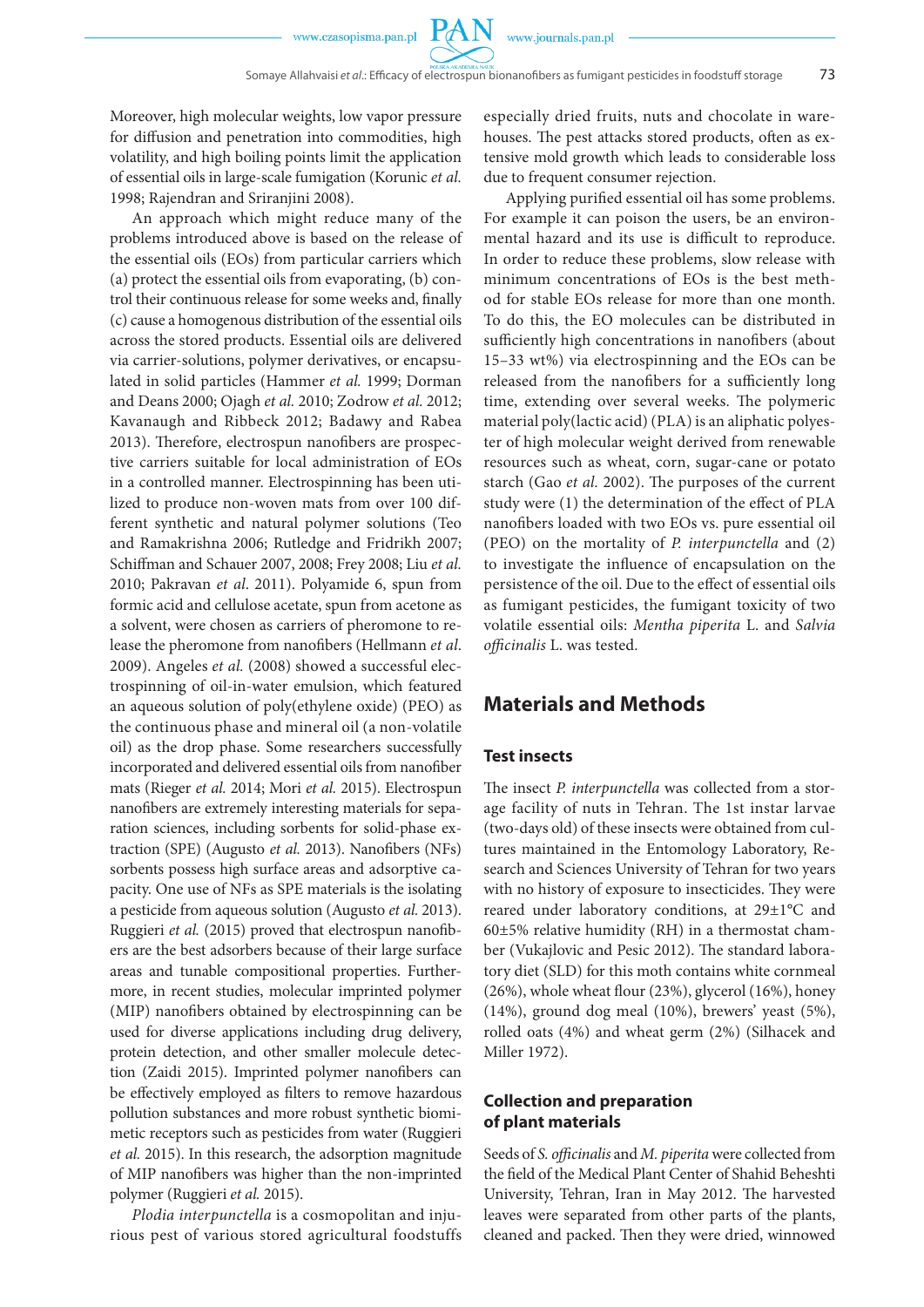

and stored at –24°C until required for extraction at the beginning of the experiment in August 2012.

#### **Extraction of essential oil**

Leaves from two medicinal plants, *S. officinalis* and *M*. *piperita* were hydro distilled for extraction of their EO using a modified Clevenger-type apparatus. Leaves (50 g) were ground and put into a round-bottom flask over water at a temperature around 100°C. Volatile oil was collected in a reservoir after 4 h distillation. Anhydrous sodium sulfate was used to remove water after extraction. The extracted oil was stored in a refrigerator at 4°C (Sahaf et al. 2007). The chemical composition of the essential oil was determined by gas chromatography combined with mass spectrometry (GC-MS).

#### **Essential oil-nanofibers preparation**

We used all compounds in the following way: 50 g of an air-dried sample; 1 : 10 leaf material/water volume ratio, 4 h distillation. Anhydrous sodium sulfate was used to remove water after extraction. Oil yield (4.16%) w/w) was calculated on a dry weight basis. Essential oils were stored in a refrigerator at 4°C. Poly(lactic acid) (PLA, Mn = 90,000 g · mol<sup>-1</sup>) was dissolved in chloroform [chloroform  $\left[CHCl_{3}$ , CAS 67-66-3)].

Poly(lactic acid) (PLA,  $M_w = 60,000 \text{ g} \cdot \text{mol}^{-1}$ ), dimethylformamide (DMF) [HCON(CH<sub>3</sub>)<sub>2</sub>, CAS 68--12-2], hexan  $[\text{CH}_3(\text{CH}_2)_4\text{CH}_3$ , CAS 110-54-3], chloroform (CHCl<sub>3</sub>, CAS 67-66-3), sodium chloride (NaCl, purity ≥ 99.0%, CAS 7647-14-5) and Tween 80 (Polysorbate 80, CAS-9005-65-6) were purchased from Sigma-Aldrich.

Nanofibers were prepared by electrospinning according to modifications of the methods of Hellman *et al.* (2009), Wei *et al.* (2012), Rieger *et al.* (2014), and Angeles *et al.* (2008). The latter demonstrated the ability to electrospin an oil-in-water emulsion. Poly(lactic acid) was dissolved in chloroform as a solvent. Due to the high evaporation rate of chloroform, DMF was added to the solvent to control the evaporation rate and create uniform fibers. Poly(lactic acid) dissolved in 3Chloroform/1 DMF (20 wt% PLA), yielding fiber diameters with conventional electrospinning from 50 to 350 nm, was electrospun to a viscosity of 10.7 Pa sec. For the electrical properties of the polymeric solution, NaCl with high purity was added to the solution in different percents  $(0-4%)$ . On the other hand, different concentrations of essential oils of *M. piperita* and *S. officinalis* diluted by Tween 80 (Polysorbate 80) as an emulsifier were added to the prepared pre-polymer solution yielding solid nanofibers with up to 22 wt% of essential oils. The solution was mixed for 24 h at 20 rpm via an Arma-Rotator and then the solution was changed from transparent to white. Each essential



Fig. 1. Schematic diagram of the eletrospinning setup (Mori et al. 2015)

oil/PLA solution was loaded into a 5 ml Luer-Lock tip syringe capped with Precision Glide 16, 18, 20 and 21 gauge needles, which were secured to an Ultra syringe pump.

Alligator clips were used to connect the positive anode of a high-voltage supply to the needle and the negative anode to a copperplate wrapped in aluminum foil. A constant feed rate of 60  $l \cdot min^{-1}$ , an applied voltage of 15 kV (Zong *et al.* 2002), and a separation distance of 110 to 200 mm were used to electrospin essential oils/PLA solutions, respectively. The assembled electrospinning apparatus was housed in an environmental chamber with a desiccant unit to maintain a temperature of 24°C and a relative humidity of 65% (Fig. 1) (Mori *et al.* 2014).

#### **Degradation tests**

Poly(lactic acid) is a biodegradable and hydrophobic polymer. The degradation rate of the nanofiber was determined in an incubator under storage conditions. An amount of nanofibers with a determinate of EOs weight  $(0.05 \text{ g})$  was placed in an incubator. Then, we weighed them at different time intervals. The weight difference calculated by diagram slope gave the degradation rate of PLA in nanofibers.

#### **Bioassay tests**

The experiments were done to determine lethal concentrations for 50% mortality of the larvae under both conditions, pure essential oils (PEOs) and formulated nanofiber oils (NFO). A series of concentrations ranging from 1.8 to 10.64  $\mu$ l · l<sup>-1</sup> air (PEOs) and 2.5 to 15.84 μl · l−1 air (NFOs) of *S. officinalis*, 2.41 to 13.8 μl · l−1 air (PEOs) and 3.26 to 19.5 μl · l−1 air (NFOs) of *M. piperita* were tested on 1st instar larvae for determination of  $LC_{50}$  of the fumigant. Then,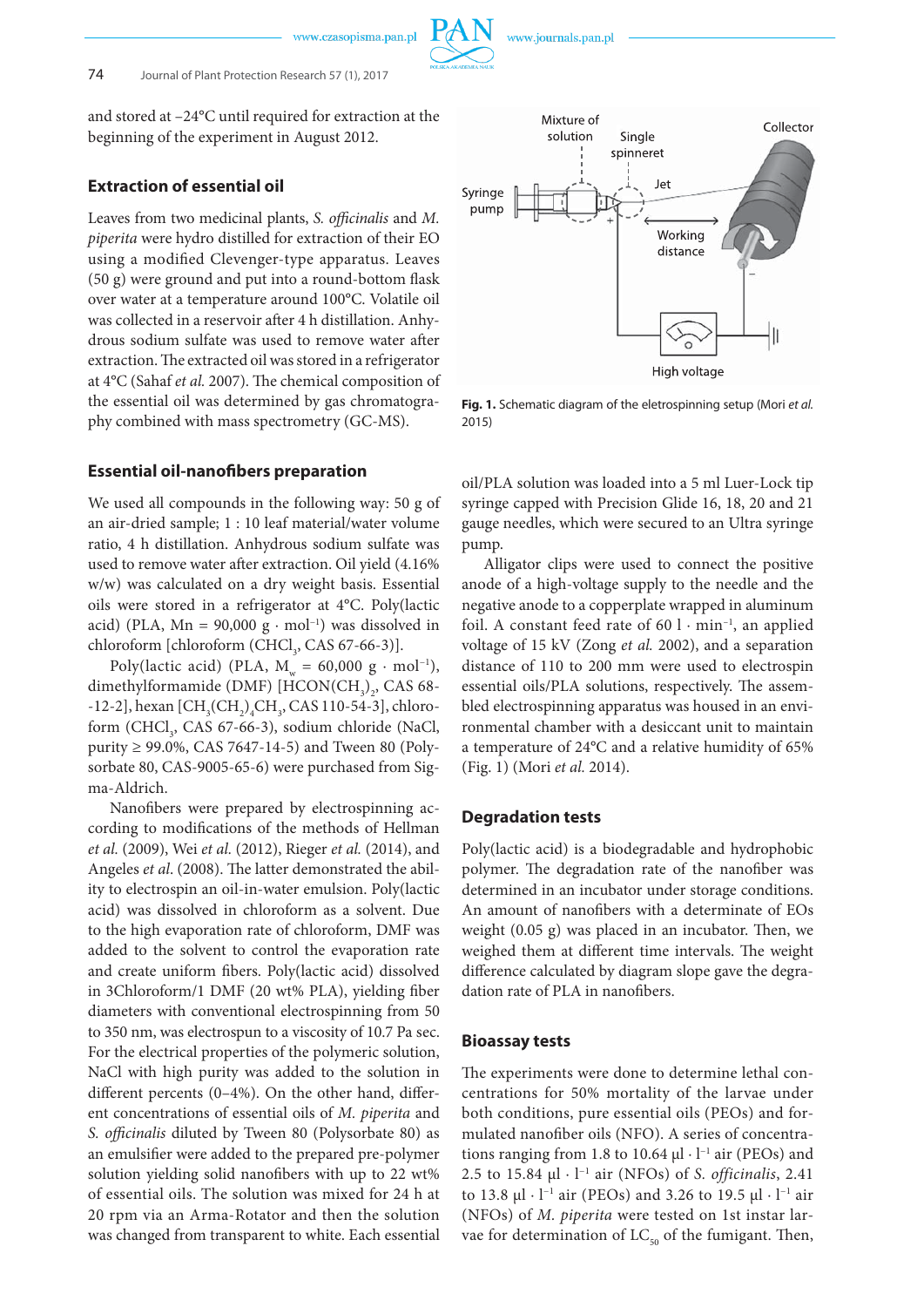Somaye Allahvaisi et al.: Efficacy of electrospun bionanofibers as fumigant pesticides in foodstuff storage 75

PAN

25 larvae (1–3 days old) were introduced into each vial and placed in 280 ml glass vials with screw lids. Filter papers (Whatman No.1) and EOs nanofiber were placed separately under the surface of the screw caps and impregnated with an appropriate concentration of the oil to prevent insects from contacting the oil or EOs nanofiber. Empty glass vials were the oil control and non-loaded nanofiber for EOs nanofiber. The caps were screwed on tightly and the vials were placed in an incubator set at 27±1°C and 55±5% RH in continuous darkness. Mortality for each exposure time was evaluated independently (Robertson *et al*. 2007) and concentrations were replicated for each exposure time separately. Each concentration and control was replicated several times. A mortality count was made 24 h after exposure. Exposure periods were 24 and 48 h and then the number of dead and live insects in each glass vial was counted 40 days after initial exposure to EOs and NFOs. The observations were recorded once every 48 h. When no movement was observed, the insects were considered dead. Each concentration was replicated five times. Probit analysis (Finney 1971) was used to estimate  $LC_{50}$  values. The release rate experiment was continued until the oil or EOs nanofiber lost their insecticidal effect.

#### **Release rate bioassay**

The highest concentration of PEOs was from the experiment of fumigant toxicity (=  $72.64 \mu l \cdot l^{-1}$  air) on 1st instar larvae of the insect tested in some separate glass vials. The conditions of the release rate experiment were the same as the ones described for the fumigant toxicity bioassay. Although, at the beginning of the fumigant toxicity tests up to 24 h, the selected concentration into both formulation of PEO and NFO was put in the glass vials without insect. Then, after the time the insects were moved to glass vials and after 24 h, the dead insects were counted, the lids of glass vials were closed until their counting. Each vial was a replication and was removed after counting of insects. This process was repeated for 15 days for PEO but mortality was rarely observed. Then, the first mortality count was made 24 h after exposure. The mortality for 40 days was continued. The mortality for NFO for 40 days and longer was nearly constant. The determination of release rate continued as the PEO or NFOs significantly decreased their insecticidal effects.

#### **Statistics**

No mortality was observed in the control group, so there was no need to correct the data for normal mortality of the control. For the mortality percent, the square root of Arc Sine transformation was used to stabilize the variance and normalize the data (Osborne 2010), however non-transformed data are presented in the tables. The data were analyzed using one-way analysis of variances (ANOVA) and Tukey's test was used to separate means, at 0.05 probability (SPSS 2007). Probit analysis (Finney 1971) was used to estimate  $LC_{\text{so}}$  and  $PT_{50}$ values (persistency of the oil) and its 95% confidence limits using SPSS software (SPSS 2007).

### **Results**

The best diameter of NFOs was studied. Various parameters including the percentage of salt, DMF, the concentration of solution and the space of needle (in 20 gauge) to aluminum page can be determiner to create optimal diameter (Table 1). The best diameter of fibers is 58 nm when 14% of EOs is loaded. Scanning electron microscope (SEM) images consist of nanofibers with relatively uniform thickness as non-woven webs that essential oil droplets incorporate into these nanofibers (Fig. 2).

The degradation rate of poly(lactic acid)/essential oils nanofibers is more than poly(lactic acid) nanofibers. The results show that LC<sub>50</sub> for NFOs (*S. officinalis*  $= 12 \mu l \cdot air^{-1}$  and *M. piperita* = 15.8  $\mu l \cdot air^{-1}$ ) is higher than PEOs (*S. officinalis* = 10.87  $\mu$ l · air<sup>-1</sup> and *M. piper* $ita = 13.58 \mu l \cdot air^{-1}$ ). These values are calculated after 24 h exposure time. So, this results seem to be logical because the releasing is so low in first days and it gradually increase. Outputs are shown in Fig. 4. In the figure is showed the significant differences among the concentrations. Therefore, according to the  $LC_{50}$ s, the fumigant toxicity of *M. piperita* is significantly more than *S. officinalis* (Tab. 2).

The relative toxicity calculated by  $LC_{50}$  shows that the ratio of  $LC_{50}$  of NFOs to PEOs is about 1.05 and 1.44

Table 1. Parameters for optimal nanofiber thickness of diameter

| Concentration | Space | <b>DMF</b> | Salt               | Average diameter [µm] |
|---------------|-------|------------|--------------------|-----------------------|
| [%]           | [cm]  | r%1        | $\lceil 96 \rceil$ |                       |
| 22.0          | 12.1  | 16.2       | 3.9                | 0.058                 |

DMF – Dimethylformamide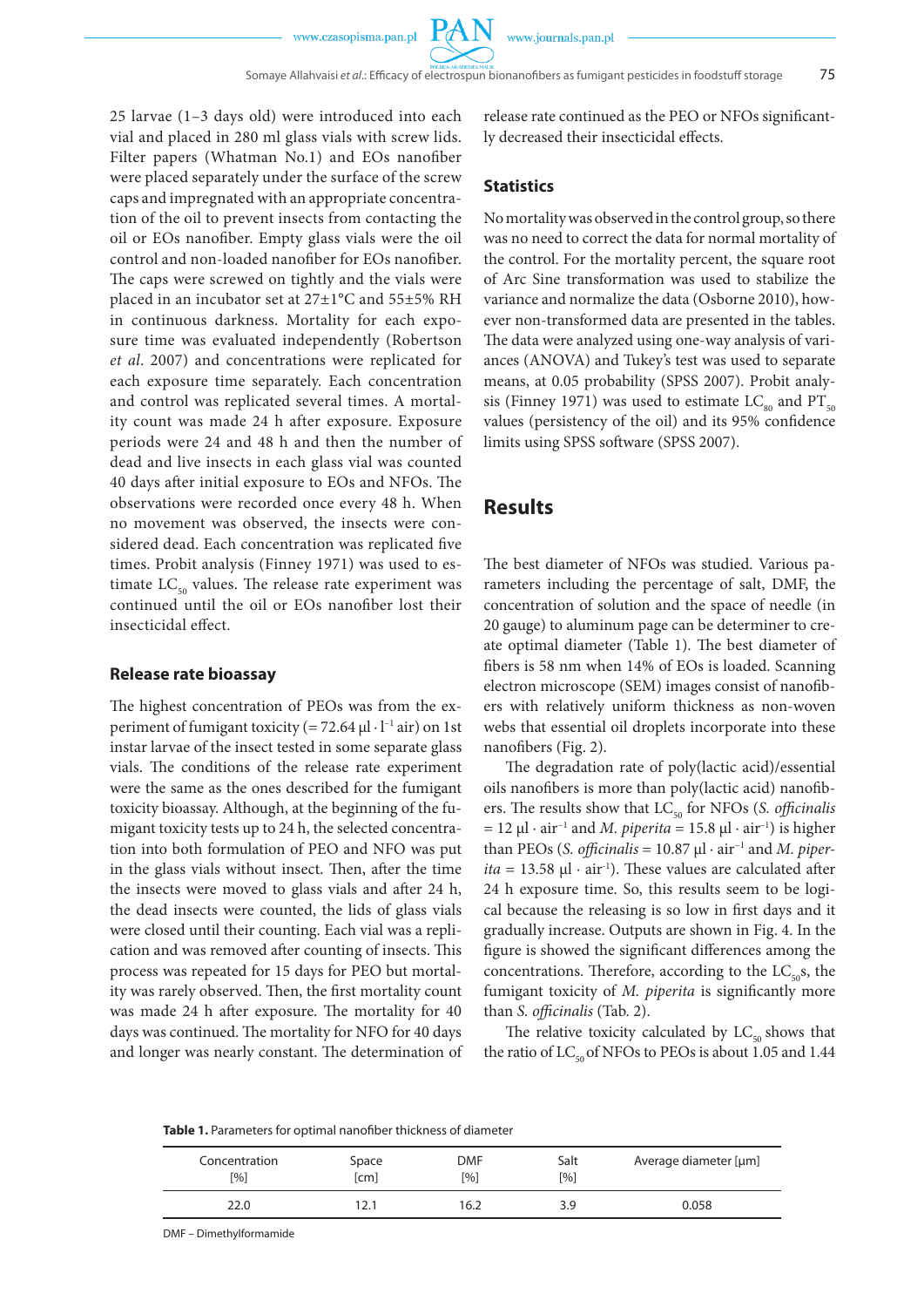



Fig. 2. Scanning electron microscope (SEM) photographs of the diameter distribution of the electrospun nanofibers of the different formulations



**Fig. 3.** The optimal diameter distribution

Table 2. Fumigant toxicity of NFOs and PEOs against 1st instar larvae of P. interpunctella after exposure at 27°C and 65% RH

| Plant              | Type       | N   | $LC_{50}$<br>(95% fiducial limits) | $Slope \pm SE$ | df   | p-value | Chi square<br>$(x^2)$ | Time<br>[h] |
|--------------------|------------|-----|------------------------------------|----------------|------|---------|-----------------------|-------------|
| Salvia officinalis | <b>NFO</b> | 625 | $12.0(11.4-12.7)$                  | $1.9 + 0.2$    | 4.51 | 0.86    | 8                     | 24          |
|                    | <b>PEO</b> | 625 | 10.87 (9.75 - 13.8)                | $7.8 \pm 1.0$  | 1.24 | 0.78    |                       | 24          |
| Mentha piperita    | <b>NFO</b> | 625 | $15.8(14.8 - 16.5)$                | $2.0 + 0.1$    | 1.75 | 0.75    |                       | 24          |
|                    | <b>PEO</b> | 625 | 13.58 (10.8-16.2)                  | $7.5 \pm 1.0$  | 1.75 | 0.75    |                       | 24          |

NFO – nanofiber essential oil; PEO – pure essential oil; N – number of insects

for *S. officinalis* and *M. piperita*, respectively. The 95% fiducial limits are 0.86 to 1.30 for *S. officinalis*. These values of *M. piperita* are 1.19 to 1.78. The results show that there is a significant diffrence between the  $LC_{50}$ s of PEO and NFO. Their regression lines of EOs (S. offici*nalis* ( $x^2 = 3.087$ , df = 1, p-value = 0.142) and *M. piperita* ( $x^2 = 1.9$ , df = 1, p-value = 0.167) are parallel.

In the nanofibers made of PLA the degradation rate was more than PLA. In the investigation of persistence of EOs, the curve of PEOs descended with storage time (Fig. 5). The curve of NFOs showed that the first mortality occurred 24 h after the beginning of the experimer and the mortality percentage of insects increased with the pass of time. The release rates of PEOs and NFOs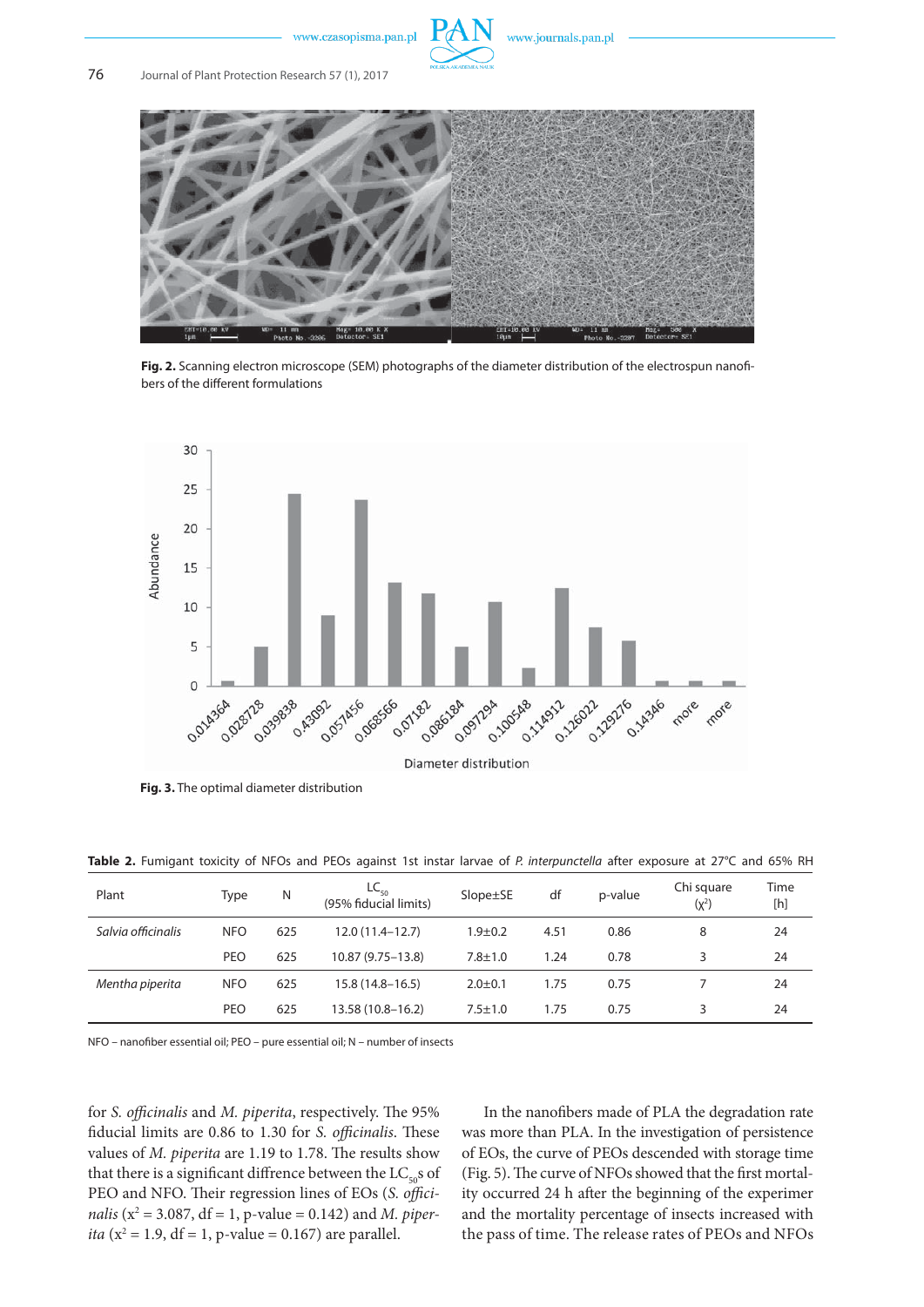

Table 3. LT<sub>50</sub> of release rate of fumigant toxicity of NFOs and PEOs (at a concentration of 72.64 μl · air<sup>-1</sup>) against 1st instar larvae of P. interpunctella

| Plant              | Type       | N   | p-value | $x^2$ (df) | Slope+SE       | $LT_{50}$ [day]     |
|--------------------|------------|-----|---------|------------|----------------|---------------------|
| Salvia officinalis | <b>PEO</b> | 625 | 0.99    | 0.68(8)    | $-5.6 \pm 0.7$ | $4.8(4.2 - 5.3)$    |
|                    | <b>NFO</b> | 625 | 0.99    | 0.99(6)    | $-4.3 \pm 0.7$ | $26.1(24.3 - 28.4)$ |
| Mentha piperita    | <b>PEO</b> | 625 | 0.98    | 0.94(8)    | $-4.3 \pm 0.3$ | $6.2(5.6 - 6.8)$    |
|                    | <b>NFO</b> | 625 | 0.98    | 1.29(6)    | $-3.6 \pm 0.3$ | $22.7(20.4 - 24.6)$ |

PEO – pure essential oil; NFO – nanofiber essential oil; N – number of insects



Fig. 4. A comparison of fumigant toxicity of nanofiber essential oil (NFO) and pure essential oil (PEO) against 1st instar larvae of Plodia interpunctella for both essential oils of Mentha piperita and Salvia officinalis

over time are presented in Table 3 and Figure 5. The impact of PEOs volume was clearly enhanced during the first hours after exposure. The curve of PEOs descended with storage time.

The greatest mortality percentage occurred during days 10 to 18 and at this period of time the slope of curve was very low. During the next days, there was a significant decrease in the mortality of the larvae and release of essential oils. The release of essential oils and thus

mortality continued and gradually became constant. Then, the releasing of EOs continued over 40 days.

On the twelfth day, the mortality percentage of larvae exposed to PEOs of *M. piperita* and *S. officinalis* was 11% and 5%, respectively. However, at the same time the mortality percentage for NFOs of the mentioned plants was maximum and the recorded volumes were 98% and 88%, respectively. There was a significant difference between  $LT_{50}$ s of the pure and formulated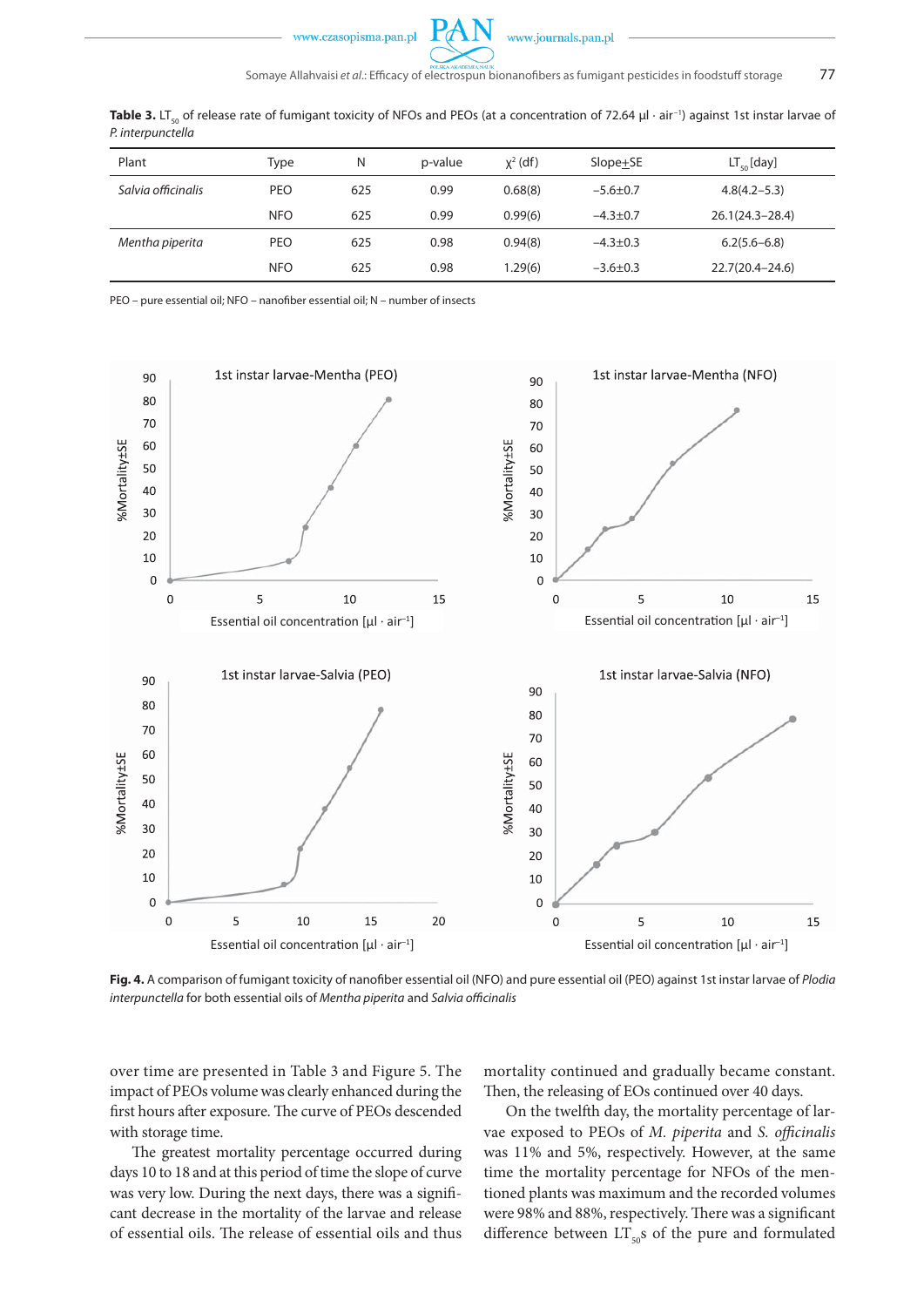



Fig. 5. The compatibility of the release rate of essential oils (EOs) in both pure essential oil (PEO) and nanofiber essential oil (NFO) against P. interpunctella

essential oils (Tab. 3). Finally, fumigant toxicity and release rate of *M. piperita* were more than that of *S. officinalis.* After 40 days of exposure, the per cents of adult emergence in both pure and nanofiber essential oils were 62.22 and 24.9 for *M. piperita* and 38.3 and 82.84 for *S. officinalis*.

## **Discussion**

Nanofibers as nanoscaffolds are widely used in tissue engineering. In this study, the impact of released EOs from polymeric carriers was investigated. Electrospun nanofibers were favorable carriers for this study. They provide high stiffness and strength by strong chain and crystal orientations induced by the spinning process, thus enhancing the fiber stability during use as a layer on the products or through foodstuff sacks (Huang *et al.* 2003; Hellmann *et al.* 2009). A diameter of 58 nm was the best diameter when 14% of EOs was loaded. According to the results, the insecticidal impact of *S. officinalis* continued to be more than *M. piperita* but the persistence of *M. piperita* was more than *S. officinalis.* Finally, the results of  $LC_{50}$ s proved the NFOs can be in average 4 time more effective on control of the larvae in comparison with PEOs. The result was similar to the findings of Mori *et al.* (2015) who believed that this decrease in thickness of diameter may be because the electric conductivity of the solution decreased with the addition of essential oil, and resulted in an increase of the nanofibers' diameters.

Therefore, the small diameter of such nanofibers was advantageous since the strength of fibers increases with a decrease in the diameter (Griffith 1921). Furthermore, small fiber diameters which fall within the nanometer scale, having unique fibers with more contact space, reduce the resistivity with respect to airflow/ storm considerably due to the Knudsen effect (Maze *et al.* 2007). Thus, nanofibers are the best carriers of EOs in toxicology research. This research showed that: 1) webs known as nanofibers with defined diameters were a suitable choice of carriers to keep the EOs for more than 40 days, 2) the calculated  $LC_{50}$  for control of *P. interpunctella* in both NFO and PEO for fumigant toxicity showed that the  $LC_{50}$  for NFO formulation was significantly more than for PEO. As a result essential oils loaded through nanofibers as a carrier enhance its toxicology properties, reduce the feeding of larvae and extend the time of larvae development by controlling their respiratory systems to moderate the hard conditions. This period for PEO is longer than NFO since the insects exposed to NFO in the pupa stage had the greatest mortality; 3) have a continuous and controlled relase of insecticide instead of explosive relase.

This research demonstrates that initial mortalities of insects as a result of the releasing of EOs occurred after 48 h and we observed the greatest release on the tenth day. There was a constant release of NFOs after 40 days; however, PEOs had the greatest release in the initial hours of the first day and decreased quickly hours later. After day 14 the volume of release declined to cause no mortality. According to the results, the insecticidal impact of *S. officinalis* continued to be more than *M. piperita* but the persistence of *M. piperita* was more than *S. officinalis*. Finally, the results of  $LT<sub>50</sub>$ s proved the NFOs can be in average 4 times more effective on control of the larvae in comparison with PEOs. In these investigations the liquid essential oils were incorporated into the nanofibers to more than 14 wt% of polymeric solution. Also, in this research the essential oils were released from the nanofibers under storage conditions over a period of several weeks, until the amount of release stayed constant.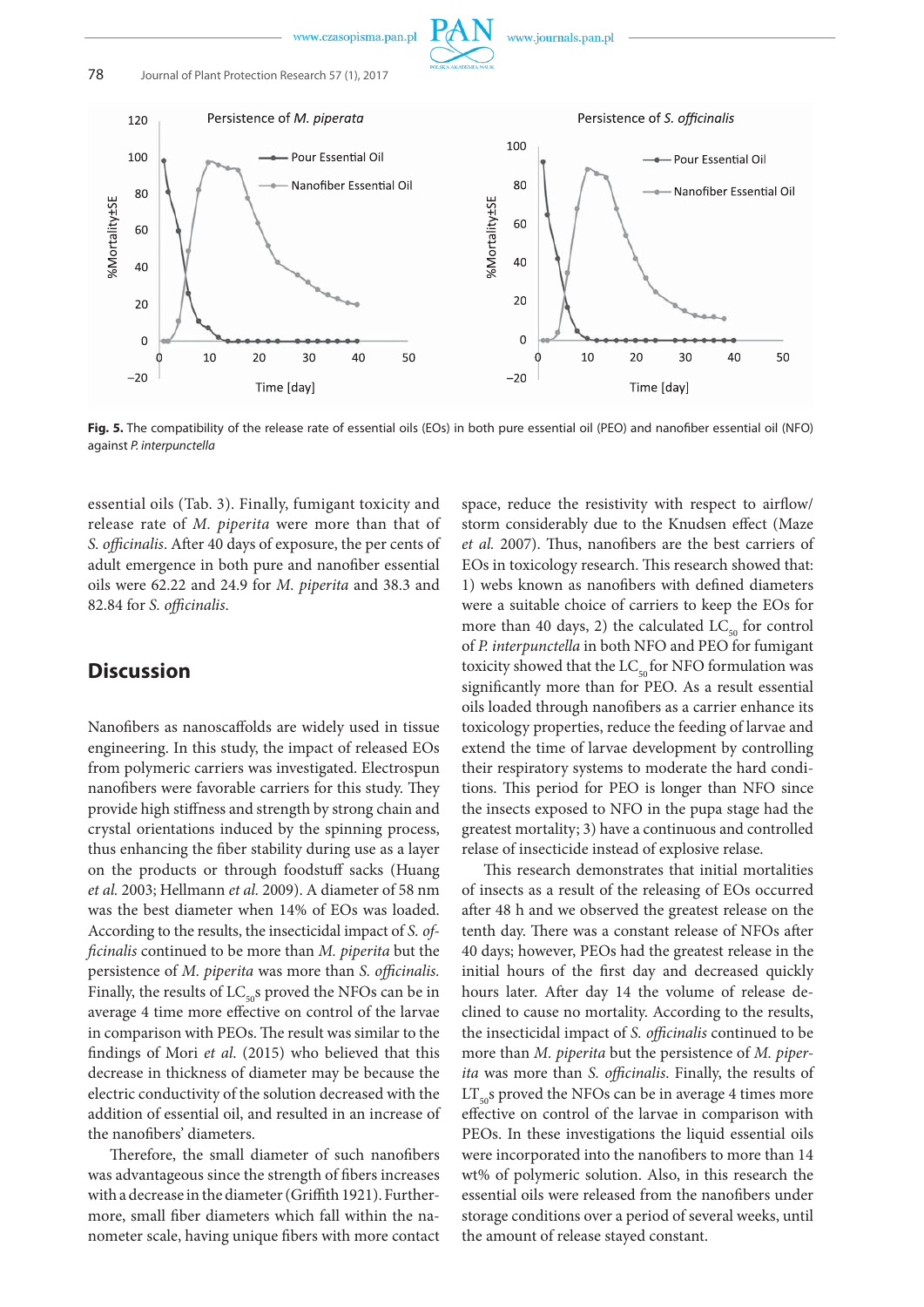PAN

However, the poly(lactic acid) polymer, an electrospun-nanofiber, is a biodegradable polymer which has a high capacity to load green pesticides such as essential oils. When used it is not hazardous and the release rate continues for a period of time if the material is chosen appropriately. As a result, when the polymer decomposed and was destroyed, the release of EOs from the PLA nanofiber took place. Therefore, this offers a new formulation of pesticides electrospun through nanofibers and the volume of its impact is related to many factors such as chemical combinations, the fibers' diameters and the method of application of the formulation. Finally, the new formulation of essential oils loaded in nanofibers can be a textile layer inside foodstuff sacs that control *P. interpunctella* by both fumigation and contact toxicity for a prolonged period of time. Reducing the dosing frequency responsible of the stability and strength of insecticides through nanofibers makes it possible to obtain more toxicity. Thus, the innovative strength of PLA packaging with insecticidal properties had a direct impact on consumer health by creating safer and more wholesome packaged foods up to 40 days for essential oils and improved the insecticidal toxicity. During the slow release, the larvae decreased their nutrition to control their respiratory system, creating unfavorable conditions for them because the growth and development period of the larvae was longer.

We found that there was still a significant amount of EOs being released through PLA nanofibers even after 40 days, making it very profitable to use essential oils to protect foodstuffs against stored pests. In this study, nanofibers as carriers of essential oils were investigated as to their ability to: 1) protect the active ingredient of these pesticides from evaporation or other adverse effects; 2) enhance their toxicity, and 3) determine slow release rate of insecticide. In the new technology of developing nanofibers extensive research has recently been devoted to the fabrication of molecular imprinted polymer nanofibers. These nanofibers offer longer release of imprinted compounds than some polymer scaffolds which can lead to burst release and less effective life time, and high loading capacity with easy release. Thus, due to their high selectivity and stability, in the future we can apply them in pesticide formulations which will have greater selectivity and stability and efficiency than non-imprinted polymer nanofibers. The results of this study and similar research provide active packaging which has certain extraordinary and vital functions that provide an inert barrier between products and their external conditions.

#### **Acknowledgements**

The authors are grateful to Behrouz Faraji for the financial support. We acknowledge the support of the laboratory of nano-polymer in the University of Science and Research of Tehran and Iran Polymer Institute.

#### **References**

- Ali A., Ahmad F., Biondi A., Wang Y., Densneux N. 2012. Potential for using *Datura alba* leaf extracts against two major stored grain pests, the khapra beetle *Trogoderma granarium*  and the rice weevil *Sitophillus oryzae*. Journal of Pest Science 85 (3): 359–366.
- Angeles M., Cheng H., Velankar S.S. 2008. Emulsion electrospinning: Composite fibers from drop breakup during electrospinning. Polymers for Advanced Technologies 19 (7): 728–733.
- Athanassiou C.G., Kavallieratos N.G., Evergetis E., Katsoula A.M., Haroutounian S.A. 2013. Insecticidal efficacy of silica gel with *Juniperus oxycedrus spp.* oxycedrus (Pinales: cupressaceae) essential oil against *Sitophilus oryzae* (Coleoptera: Curculionidae) and *Tribolium confusum* (Coleoptera: Tenebrionidae). Journal of Economic Entomology 106 (4): 1902–1910.
- Augusto F., Hantao L.W., Mogollón N.G.S., Braga S.C.G.N. 2013. New materials and trends in sorbents for solid-phase extraction. TrAC Trends in Analytical Chemistry 43: 14−23.
- Badawy M.E.I., Rabea E.I. 2013. Synthesis and structure–activity relationship of N-(cinnamyl) chitosan analogs as antimicrobial agents. International Journal of Biological Macromolecules 57: 185–192.
- Desneux N., Decourtye A., Delpuech J.M. 2007. The sublethal effects of pesticides on beneficial arthropods. Annual Review of Entomology 52: 81–106.
- Dorman H.J., Deans S.G. 2000. Antimicrobial agents from plants: Antibacterial activity of plant volatile oils. Journal of Applied Microbiology 88 (2): 308–316.
- Frey M.W. 2008. Electrospinning cellulose and cellulose derivatives. Polymer Reviews 48 (2): 378–391.
- Finney D.J. 1971. Probit Analysis. 3rd ed. Cambridge University Press, London, UK, 333 pp.
- Fontenot E.A., Arthur F.H., Nechols J.R., Throne J.E. 2012. Using a population growth model to simulate response of *Plodia interpunctella* Hübner to temperature and diet. Journal of Pest Science 85 (1): 163–167.
- Gao Q., Lan P., Shao H., Hu X. 2002. Direct synthesis with melt polycondensation and microstructure analysis of poly(L-lactic acid-co-glycolic acid). Polymer Journal 34 (11): 786−793.
- Griffith A.A. 1921. The phenomena of rapture and flow in solids. Royal Society of London 221: 163–198.
- Hammer K.A., Carson C.F., Riley T.V. 1999. Antimicrobial activity of essential oils and other plant extracts. Journal of Applied Microbiology 86 (6): 985–990.
- Hellmann C., Greiner A., Wendorff J.H. 2009. Design of pheromone releasing nanofibers for plant protection. Polymers for Advanced Technologies 22 (4): 407−413.
- Huang Z.M., Zhang Y.Z., Kotaki M., Ramakrishna S. 2003. A review on polymer nanofibers by electrospinning and their applications in nanocomposites. Composites Science and Technology 63 (15): 2223–2253.
- Islam M.S., Hasan M.M., Lei C., Mucha-Pelzer T., MeWis I., Ulrichs C. 2010. Direct and admixture toxicity of diatomaceous earth and monoterpenoids against the storage pests *Callosobruchus maculatus* (F.) and *Sitophyllus oryzae* (L.). Journal of Pest Science 83 (2): 105−112.
- Johnson J.A., Wofford P.L., Whitehand L.C. 1992. Effect of diet and tempreature on development rates, survival, and reproduction of the Indianmeal moth (Lepidoptera: Pyralidae). Journal of Economic Entomology 85: 561−566.